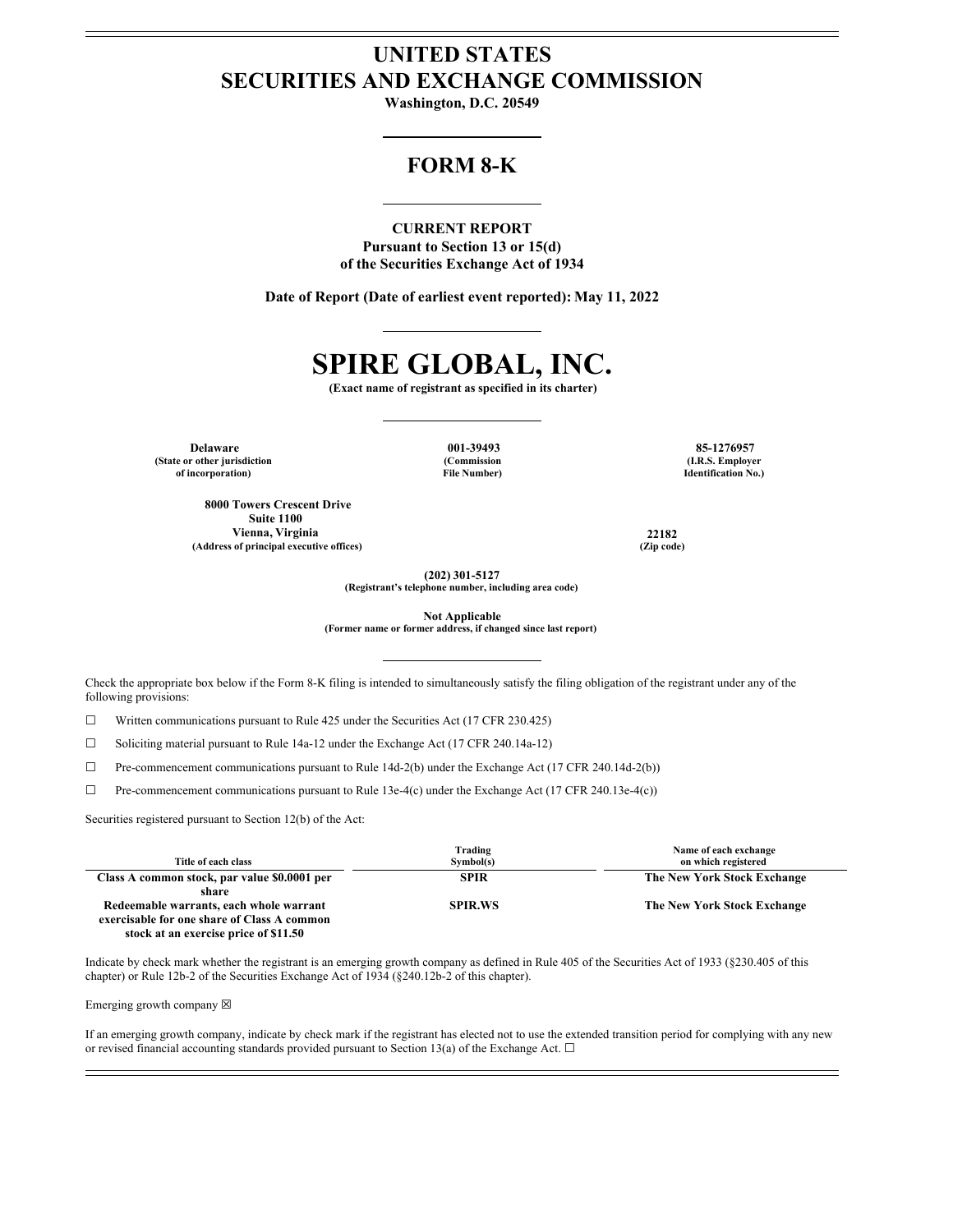# **Item 2.02 Results of Operations and Financial Condition.**

On May 11, 2022, Spire Global, Inc. ("Spire") issued a news release announcing its financial results for the quarter ended March 31, 2022. Spire will also host an earnings call on May 11, 2022, during which the Company will discuss its financial results for the quarter ended March 31, 2022 and provide a business update. A copy of the news release issued by Spire is attached as Exhibit 99.1 to this Current Report on Form 8-K and is incorporated herein by reference.

The information in Item 2.02 of this Current Report on Form8-K and Exhibit 99.1 attached hereto shall not be deemed "filed" for purposes of Section 18 of the Securities Exchange Act of 1934, as amended (the "Exchange Act") or otherwise subject to the liabilities of that section, nor shall it be deemed incorporated by reference in any filing under the Securities Act of 1933, as amended, or the Exchange Act, except as shall be expressly set forth by specific reference in such a filing.

## **Item 7.01 Regulation FD Disclosure**

On May 11, 2022, Spire posted supplemental investor materials, including an infographic, on its investor relations website (www.ir.spire.com). Spire announces material information to the public about Spire, its products and services and other matters through a variety of means, including filings with the Securities and Exchange Commission, press releases, public conference calls, webcasts, the investor relations section of its website (www.ir.spire.com), its Twitter account (@SpireGlobal), and its LinkedIn page in order to achieve broad, non-exclusionary distribution of information to the public and for complying with its disclosure obligations under Regulation FD.

# **Item 9.01. Financial Statements and Exhibits.**

# **(d) Exhibits**

| Exhibit | Description                                                                                                              |
|---------|--------------------------------------------------------------------------------------------------------------------------|
| 99.1    | News release of Spire Global, Inc. dated May 11, 2022 announcing financial results for the quarter ended March 31, 2022. |
| 104     | Cover Page Interactive Data File (embedded within the Inline XBRL document).                                             |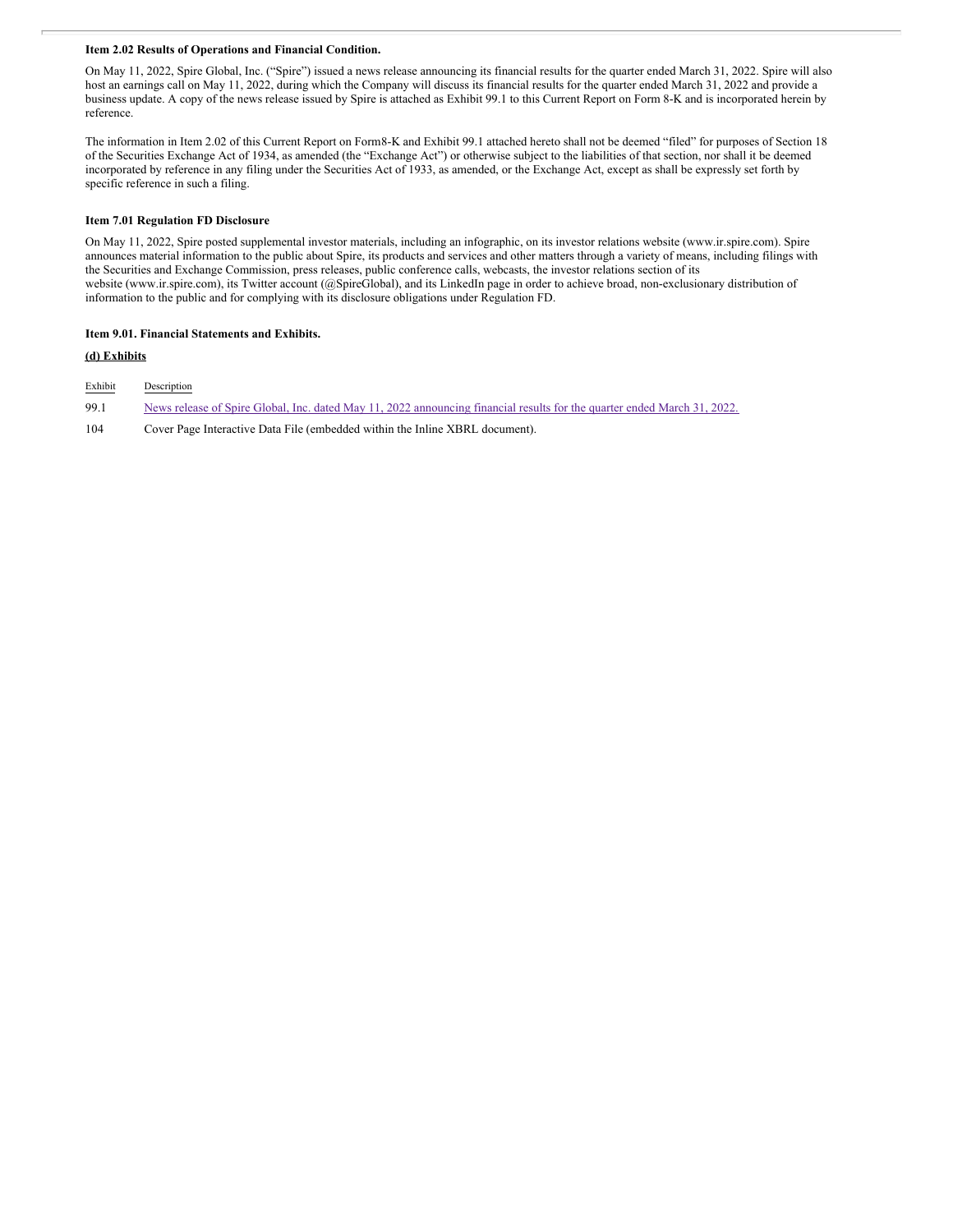# **SIGNATURES**

Pursuant to the requirements of the Securities Exchange Act of 1934, the registrant has duly caused this report to be signed on its behalf by the undersigned hereunto duly authorized.

Date: May 11, 2022

# **SPIRE GLOBAL, INC.**

| By:   | /s/ Peter Platzer |
|-------|-------------------|
| Name: | Peter Platzer     |
| ---   |                   |

Title: Chief Executive Officer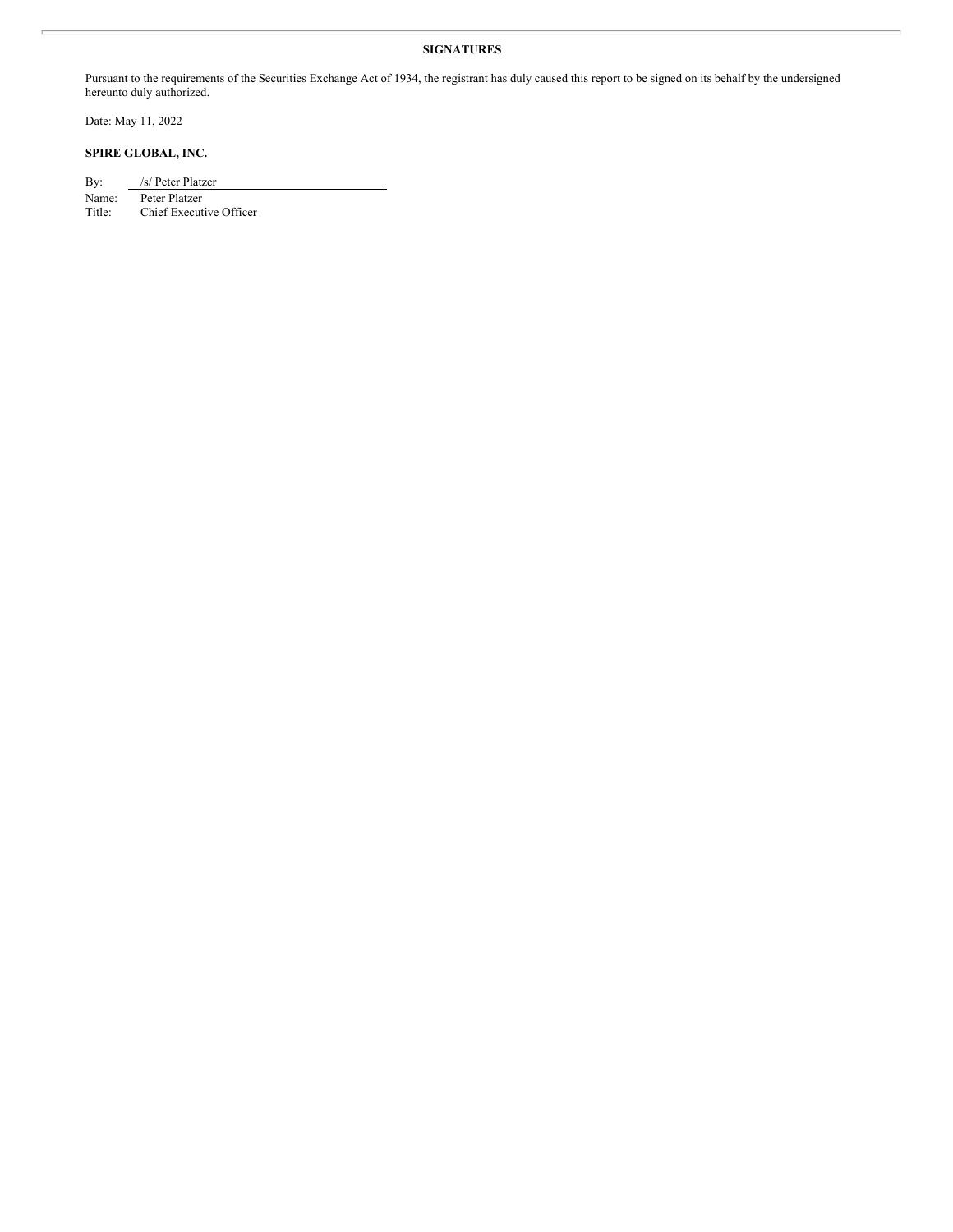# **Spire Global Announces First Quarter 2022 Results**

- *Revenue increased to \$18.1 million resulting in 86% year over year (YoY) growth*
- *ARR of \$81.6 million reflected \$10.9 million of sequential and 134% YoY growth*
- *Improved full year guidance—increased ARR low end range; lowered operating loss1*
- *Reaf irmed remaining guidance*

**VIENNA, VA** (May 11, 2022) – Spire Global, Inc. (NYSE: SPIR) ("Spire" or "the Company") a leading provider of space-based data, analytics and space services, today announced results for its quarter ended March 31, 2022. The company will webcast a management call at 5:00 pm ET today to discuss the results.

"The first quarter was defined by strong execution, delivering results that exceeded our expectations on the top and bottom line. As market volatility, inflationary pressures, and supply chain constraints continue to make headlines, Spire is bringing insights to help our customers drive stability and operational efficiencies during these dynamic times," said Peter Platzer, Spire's CEO. "Customers recognize the value of Spire data, and we have seen them expand across our data products and up the data value chain. We look for continued growth and further customer diversity as more use cases for Spire's data become apparent."

"The first quarter was another outstanding quarter of execution that carried forward our momentum from the end of last year," said Thomas Krywe, Spire's CFO. "We are pleased with the Q1 execution across all areas of the business along with the strong growth trajectory. We are well positioned to deliver on our 2022 targets and continue our pursuit of profitability."

# **First Quarter 2022 Highlights**

**Financial:**

- First quarter 2022 revenue increased 86% year over year to \$18.1 million, which topped the high end of our guidance of \$17.5 million, and was driven by increased adoption by existing customers and recent new customer additions.
- As of March 31, 2022, ARR was \$81.6 million, up 134% year over year, which exceeded the high end of our guidance. Key wins in Weather and Space Services drove the \$10.9 million of sequential quarter over quarter growth.
- As of March 31, 2022, Spire had 627 ARR solution customers under contract, a net increase of 29 customers from December 31, 2021, and ended the quarter on the upper end of our Q1 guidance range.
- First quarter GAAP operating loss was \$20.0 million andNon-GAAP operating loss1 was better than guidance by \$2.0 million at \$12.8 million. Outperformance in the quarter was the result of strong revenue flowing through to margin and lower headcount-related spending. As Spire continues to make investments in future growth, the focus remains on driving efficiencies in the business to reach profitability.

<sup>1</sup> Non-GAAP Financial Measure, please see section titledNon-GAAP Financial Measures for the definition of such measures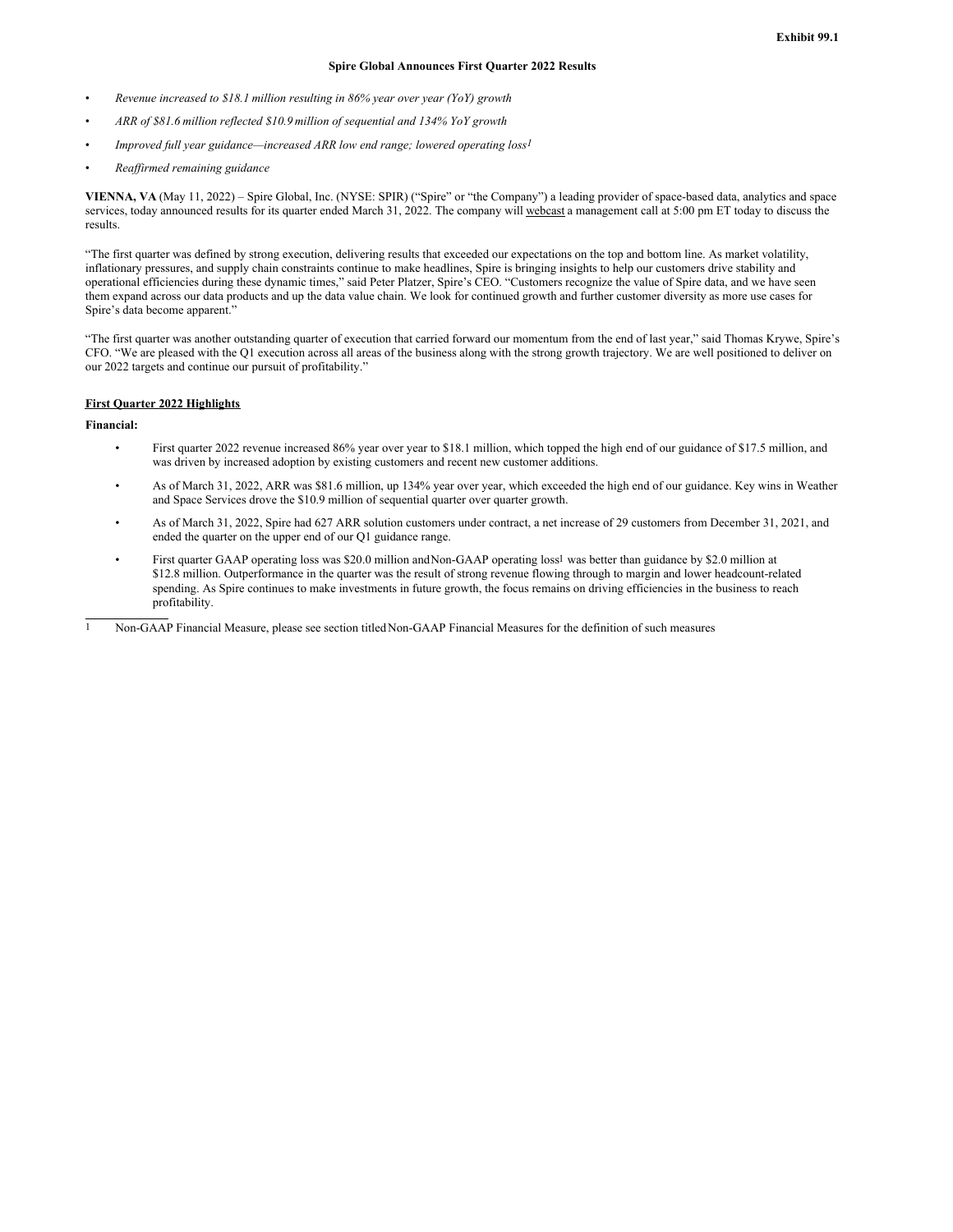#### **Business:**

- In the first quarter, Spire announced aspace-as-a-service deal with NorthStar to build a constellation of satellites focused on space-situational awareness and debris monitoring. The first award within the contract is for three satellites, with pre-agreed options for NorthStar to scale the constellation to dozens of satellites as their business operational needs grow.
- During the quarter, Spire also announced the expansion of an existing partnership with Slingshot Aerospace in which it will provide GPS telemetry data that will help with identifying and mitigating ground-based radio-frequency and GPS interferences.
- New, diverse customers such as Freightwaves in Tennessee, Zeus Agrotech in Brazil, and a top Formula 1 racing team looked to Spire's space-based data for insights and to enhance their businesses.

## **Technology:**

• During the quarter, Spire successfully launched six satellites with two different launch providers within a six hour window. The January launch included our 150th satellite, which boasts 100X the processing power of our first generation spacecraft, a reflection of Spire's rapid innovation capabilities. The launch also added additional on-orbit space services capability and provided customers with data from the ultimate vantage point of space.

# **Financial Outlook**

Spire is providing guidance for the second quarter ending June 30, 2022, and the full year ending December 31, 2022, as follows:

|                                          | <b>O2 FY22</b><br>Guidance | <b>Full Year FY22</b><br>Guidance |
|------------------------------------------|----------------------------|-----------------------------------|
| Revenue (millions)                       | $$18.2 - $19.2$            | $$85.0 - $90.0$                   |
| Y/Y Growth                               | $100\% - 111\%$            | $96\% - 107\%$                    |
| ARR (millions)                           | $$88.0 - $89.0$            | $$101.0 - $105.0$                 |
| Y/Y Growth                               | $141\% - 143\%$            | $43\% - 48\%$                     |
| <b>ARR Solution Customers</b>            | $655 - 665$                | 720 - 740                         |
| Non-GAAP Operating Loss (millions)       | $($13.0) - ($12.0)$        | $(S47.5) - (\$42.5)$              |
| <b>Adjusted EBITDA</b> (millions)        | $(S9.9) - (S8.9)$          | $(\$34.0) - (\$29.0)$             |
| Non-GAAP Loss Per Share                  | $(S0.12) - (S0.11)$        | $(\$0.43) - (\$0.39)$             |
| Basic Weighted Average Shares (millions) | 139.8                      | 140.0                             |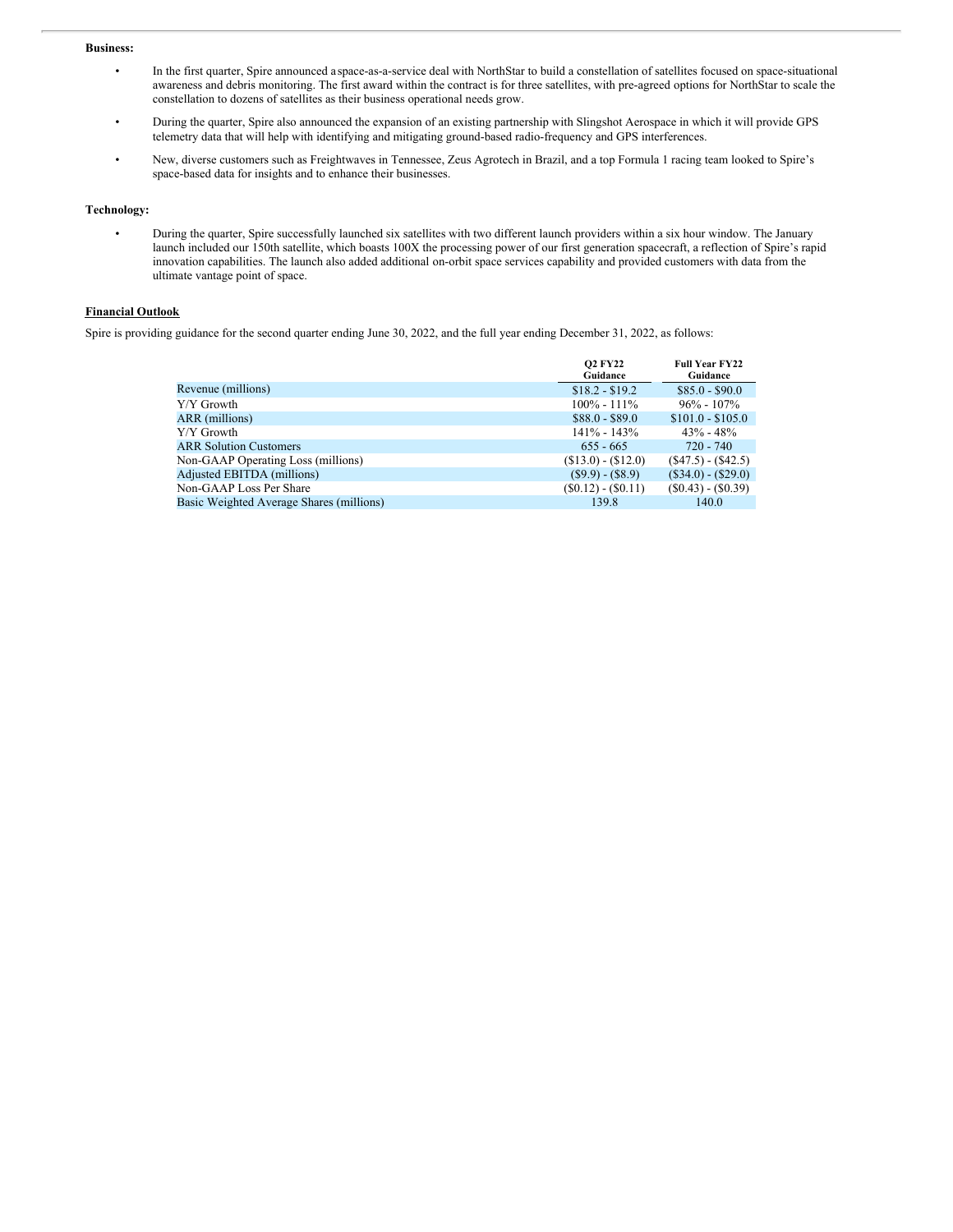The non-U.S. generally accepted accounting principles ("GAAP") operating loss, adjusted EBITDA andnon-GAAP loss per share included in the table above are non-GAAP measures. Please see the section titled Non-GAAP Financial Measures for the definition of such measures. Spire has provided a reconciliation of GAAP to non-GAAP financial measures in the financial statement tables included in this press release for its first quarter 2021 and 2022 results, as well as its outlook for such measures for second quarter and full year 2022.

#### **Non-GAAP Financial Measures**

In addition to financial measures prepared in accordance with GAAP, this press release and the accompanying tables contain, and the conference call will contain, non-GAAP financial measures, including non-GAAP gross profit, non-GAAP operating loss, EBITDA, Adjusted EBITDA and non-GAAP loss per share. Spire's management uses these non-GAAP financial measures internally in analyzing its financial results and believes they are useful to investors, as a supplement to the corresponding GAAP financial measures, in evaluating its ongoing operational performance and trends and in comparing its financial measures with other companies in the same industry, many of which present similar non-GAAP financial measures to help investors understand the operational performance of their businesses. However, it is important to note that the particular items Spire excludes from, or includes in, its non-GAAP financial measures may differ from the items excluded from, or included in, similarnon-GAAP financial measures used by other companies in the same industry. In addition, other companies may utilize metrics that are not similar to Spire's. The non-GAAP financial information is presented for supplemental informational purposes only and is not intended to be considered in isolation or as a substitute for, or superior to, financial information prepared and presented in accordance with GAAP. There are material limitations associated with the use of non-GAAP financial measures since they exclude significant expenses and income that are required by GAAP to be recorded in Spire's financial statements. Please see the reconciliation tables at the end of this release for the reconciliation of GAAP and non-GAAP results. Management encourages investors and others to review Spire's financial information in its entirety and not rely on a single financial measure.

Spire adjusts the following items from one or more of itsnon-GAAP financial measures:

*Loss on satellite deorbit and launch failure.* Spire excludes loss on satellite deorbit and launch failure because if there was no loss, the expense would be accounted for as depreciation and would also be excluded as part of its EBITDA calculation.

Change in fair value of warrant liabilities and contingent earned liabilities. Spire excludes this as it does not reflect the underlying cash flows or operational results of the business.

*Other expense, net.*Spire excludes other expense, net because it includesone-time and other items that do not reflect the underlying operational results of the business.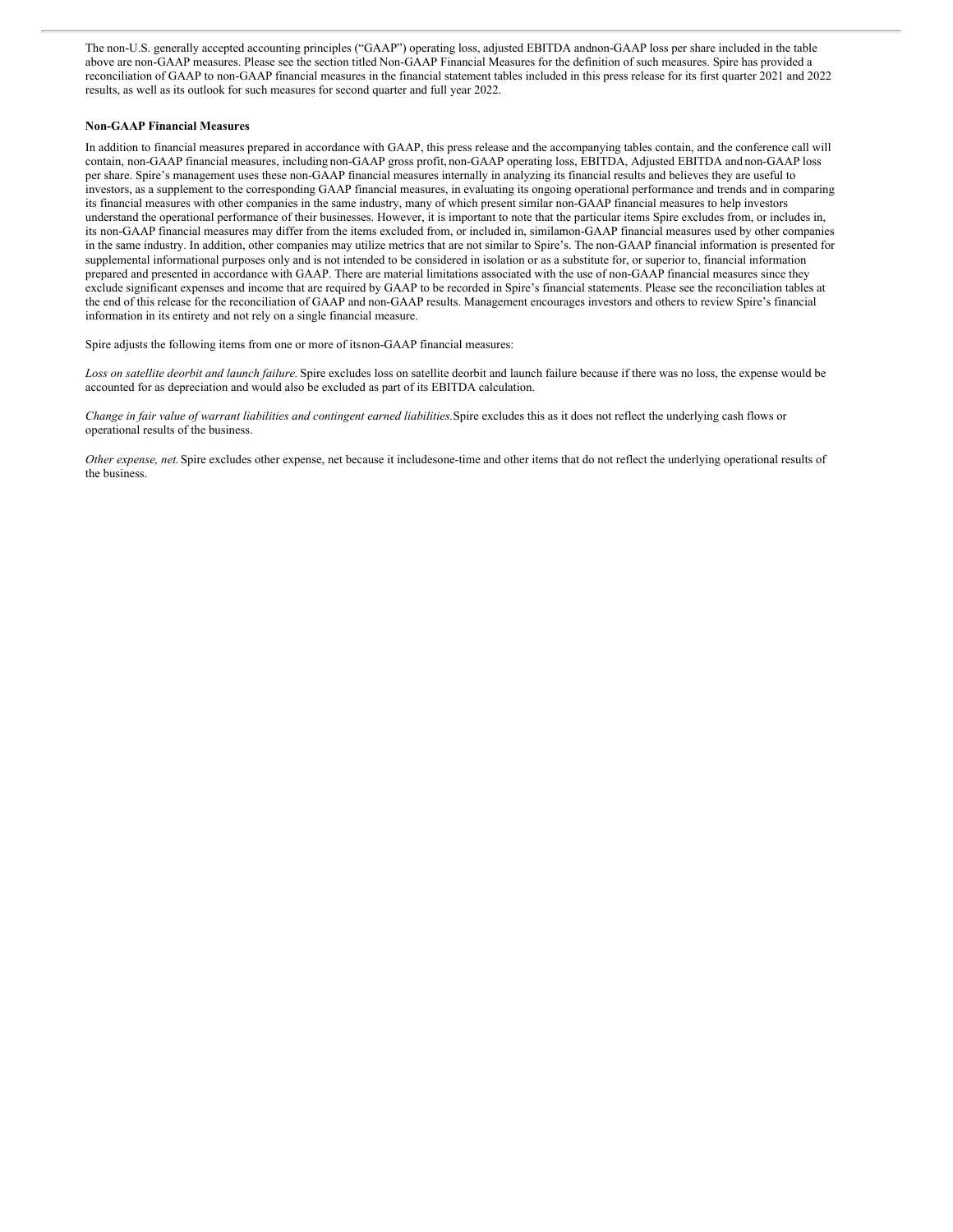*Stock-based compensation.*Spire excludes stock-based compensation expenses primarily because they arenon-cash expenses that it excludes from its internal management reporting processes. Spire also finds it useful to exclude these expenses when management assesses the appropriate level of various operating expenses and resource allocations when budgeting, planning, and forecasting future periods. Moreover, because of varying available valuation methodologies, subjective assumptions and the variety of award types that companies can use under FASB ASC Topic 718, Stock Compensation, Spire believes excluding stock-based compensation expenses allows investors to make meaningful comparisons between its recurring core business operating results and those of other companies.

*Amortization of purchased intangibles.* Spire incurs amortization expense for purchased intangible assets in connection with acquisitions of certain businesses and technologies. Amortization of intangible assets is a non-cash expense and is inconsistent in amount and frequency because it is significantly affected by the timing, size of acquisitions and the inherent subjective nature of purchase price allocations. Because these costs have already been incurred and cannot be recovered, and are non-cash expenses, Spire excludes these expenses for its internal management reporting processes. Spire's management also finds it useful to exclude these charges when assessing the appropriate level of various operating expenses and resource allocations when budgeting, planning and forecasting future periods. Investors should note that the use of intangible assets contributed to Spire's revenues earned during the periods presented and will contribute to Spire's future period revenues as well.

*Other Acquisition Accounting Amortization.*Spire incurs amortization expense for purchased data rights in connection with the acquisition of exactEarth and certain technologies. Amortization of this asset is a non-cash expense that can be significantly affected by the inherent subjective nature of the assigned value and useful life. Because this cost has already been incurred and cannot be recovered, and is a non-cash expense, Spire excludes this expense for its internal management reporting processes. Spire's management also finds it useful to exclude this charge when assessing the appropriate level of various operating expenses and resource allocations when budgeting, planning and forecasting future periods. Investors should note that the use of this asset contributed to Spire's revenues earned during the periods presented and will contribute to Spire's future period revenues as well.

*Mergers and acquisition related expenses*. We exclude these expenses as they are transaction costs and expenses associated with the transaction that are generally one time in nature and not reflective of the underlying operational results of our business. Examples of these types of expenses include legal, accounting, regulatory, other consulting services, severance, and other employee costs.

*Other unusual one-time costs.* Spire excludes these as these are generallynon-recurring items that do not reflect theon-going operational results of its business.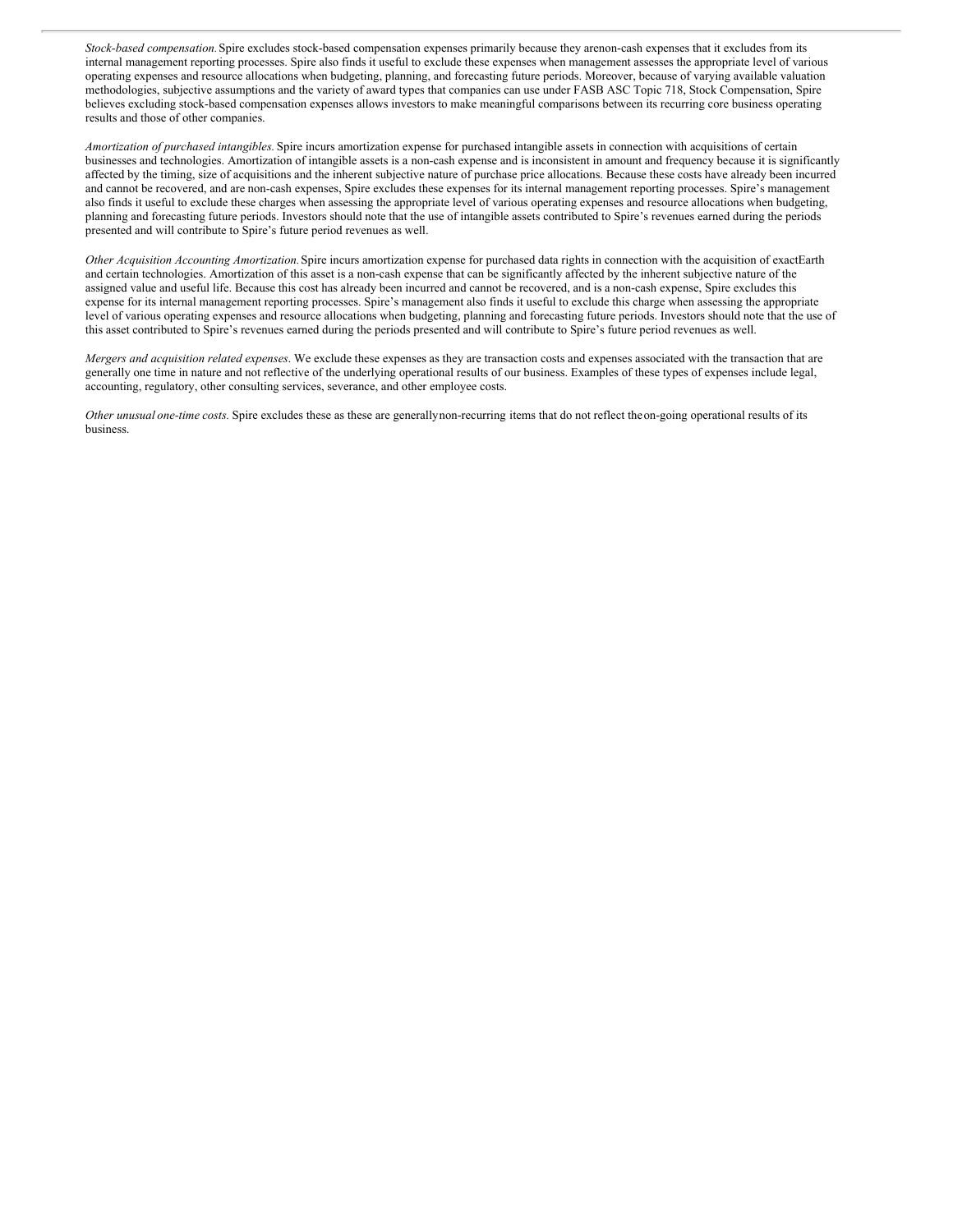#### **Our additional non-GAAP measures include:**

EBITDA. We define EBITDA as net income (loss), plus depreciation and amortization expense, plus interest expense, and plus the provision for (or minus benefit from) income taxes.

Adjusted EBITDA. We define Adjusted EBITDA as earnings before interest, taxes, depreciation and amortization, further adjusted for loss on satellite deorbit and launch failure, change in fair value of warrant liabilities, change in value of contingent earned liability, other (expense) income, net, stockbased compensation, other acquisition accounting amortization, mergers and acquisition related costs and expenses, and other unusual one-time costs. We believe Adjusted EBITDA can be useful in providing an understanding of the underlying operating results and trends and an enhanced overall understanding of our financial performance and prospects for the future. While Adjusted EBITDA is not a recognized measure under GAAP, management uses this financial measure to evaluate and forecast business performance. Adjusted EBITDA is not intended to be a measure of liquidity or cash flows from operations or a measure comparable to net income as it does not take into account certain requirements, such as capital expenditures and related depreciation, principal and interest payments, and tax payments. Adjusted EBITDA is not a presentation made in accordance with GAAP, and our use of the term Adjusted EBITDA may vary from the use of similarly titled measures by others in our industry due to the potential inconsistencies in the method of calculation and differences due to items subject to interpretation.

### **Other Definitions**

Annual Recurring Revenue (ARR). We define ARR as our expected annualized revenue from customers that are under contract with us at the end of the reporting period with a binding and renewable agreement for our subscription solutions, or a customer that has a binding multi-year contract that can range from components of our Space Services solution to a project based customer solution. These customers are considered recurring when they have signed a multi-year binding agreement that has a renewable component in the contract or a customer that has multiple contracts that we continue to have under contract over multiple years.

ARR Customers. We define an ARR Customer as an entity that has a contract with us or through our reseller partners contracts, that is either a binding and renewable agreement for our subscription solutions, or a binding multi-year contract as of the measurement date independent of the number of solutions the entity has under contract. All entities that have customer contracts for data trials are excluded from the calculation of ARR Customers. A single organization with separate subsidiaries, segments, or divisions may represent multiple customers, as we treat each entity that is invoiced separately as an individual customer. In cases where customers subscribe to our platform through our reseller partners, each end customer that meets the above definition is counted separately as an ARR Customer.

ARR Solution Customers. We define an ARR Solution Customer similarly to an ARR Customer, but we count every solution the customer has with us separately. As a result, the count of ARR Solution Customers exceeds the count of ARR Customers in each year as some customers contract with us for multiple solutions. Our multiple solutions customers are those customers that are under contract for at least two of our solutions: Maritime, Aviation, Weather, and Space Services.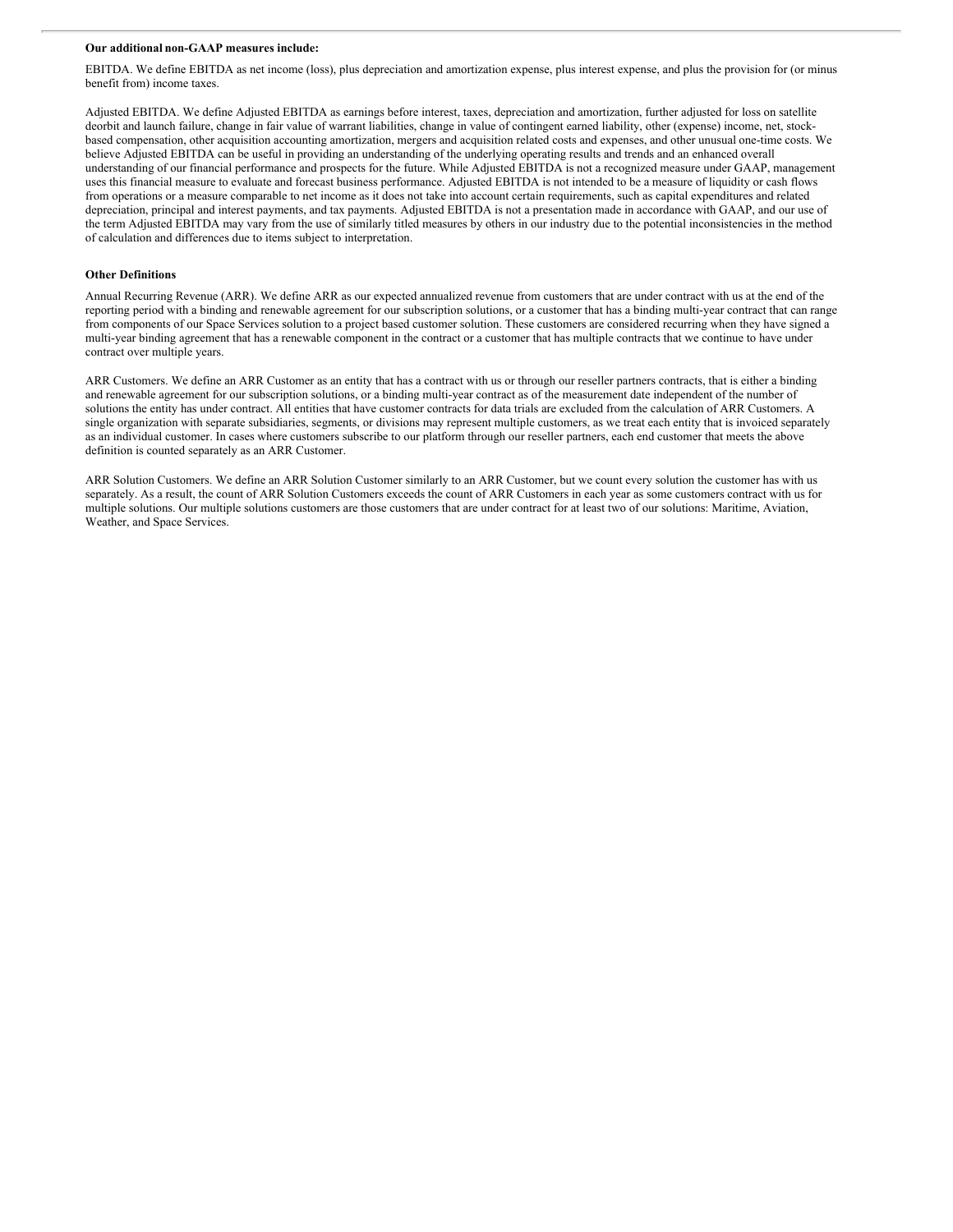#### **Conference Call**

Spire will webcast a conference call to discuss the results at 5:00 p.m. Eastern Time today. The webcast is available on Spire's Investor Relations website at https://ir.spire.com. A replay of the call will be available on the site for three months.

## **Safe Harbor Statement**

The forward-looking statements included in this press release and in the accompanying conference call, including for example, the quotations of management, the statements under the heading "Financial Outlook" above, the information provided in the "GAAP to Non-GAAP Reconciliations – Q2 2022 and Fiscal Year 2022 Financial Outlook" section of the tables below, statements about the integration of exactEarth and the growth opportunities of the combined company, statements regarding continued growth, statements regarding Spire's expected timing to generate positive cash flow, statements regarding increasing its ARR, and statements regarding the benefits of its solutions to its customers, reflect management's best judgment based on factors currently known and involve risks and uncertainties. These risks and uncertainties include, but are not limited to, potential disruption of customer purchase decisions resulting from global economic conditions including from an economic downturn or recession in the United States or in other countries around the world, relative growth of its ARR and revenue, the failure of the Spire and exactEarth businesses (including personnel) to be integrated successfully, the risk that revenue and adjusted EBITDA accretion or the expansion of Spire's customer count, ARR, product offerings and solutions will not be realized or realized to the extent anticipated, the ability to maintain the listing of Spire's securities on the New York Stock Exchange, the ability to address the market opportunity for Space-as-a-Service; the ability to implement business plans, forecasts, and other expectations, and identify and realize additional opportunities, the risk of downturns, new entrants and a changing regulatory landscape in the highly competitive space data analytics industries, developments in and the duration of the COVID-19 pandemic and the resulting impact on Spire's business and operations, and the business of its customers and partners, including the economic impact of safety measures to mitigate the impacts of COVID-19, Spire's potential inability to manage effectively any growth it experiences, Spire's ability or inability to develop new products and services, and other risks detailed in periodic reports Spire has filed with the Securities and Exchange Commission, including Spire's Annual Report on Form 10-K, which was filed with the SEC on March 30, 2022. Significant variation from the assumptions underlying Spire's forward-looking statements could cause its actual results to vary, and the impact could be significant. All forward-looking statements in this press release are based on information available to Spire as of the date hereof. Spire undertakes no obligation, and does not intend, to update the information contained in this press release or the accompanying conference call, except as required by law.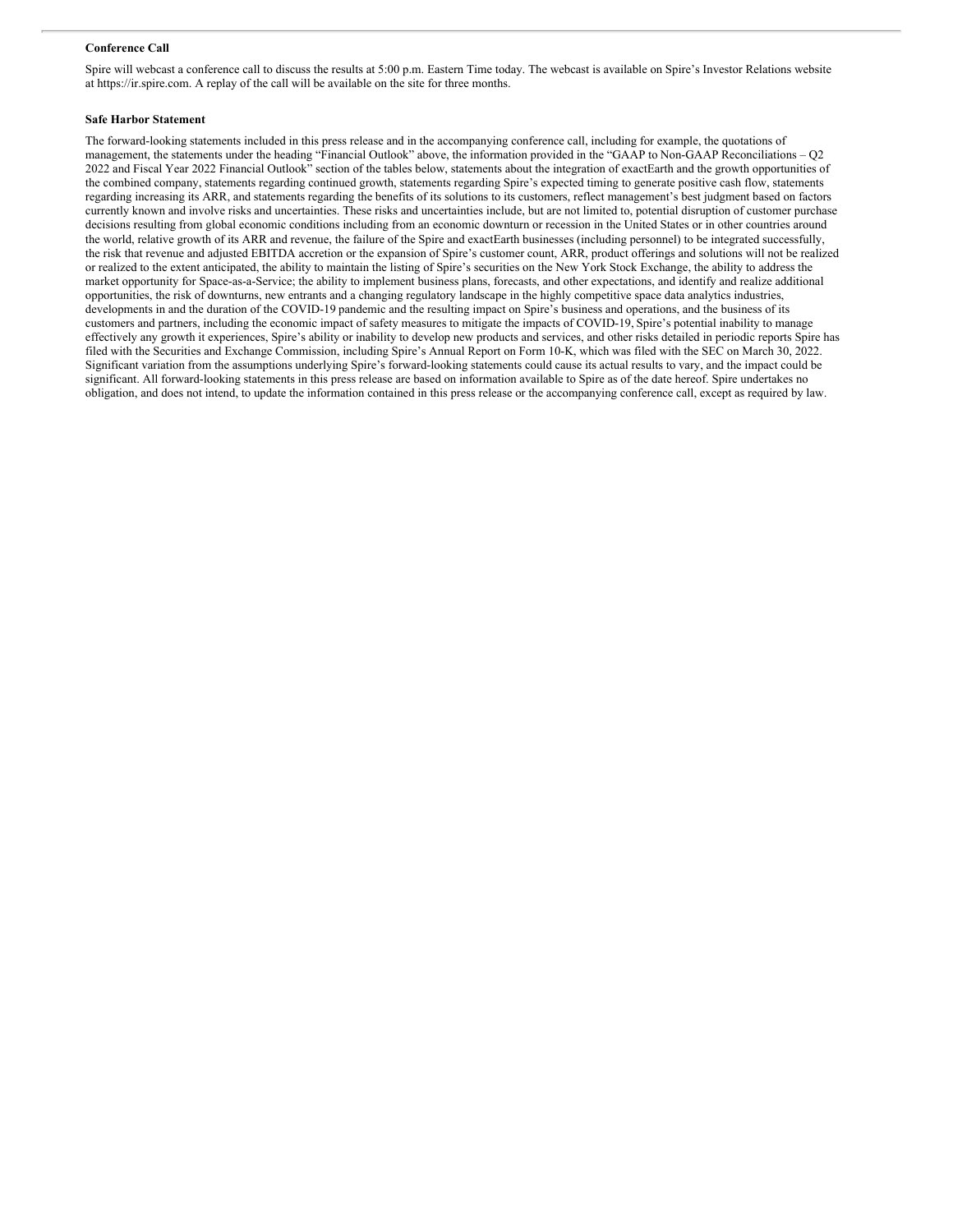#### **About Spire Global, Inc.**

Spire is a leading global provider of space-based data, analytics, and space services, offering access to unique datasets and powerful insights about Earth from the ultimate vantage point so that organizations can make decisions with confidence, accuracy, and speed. Spire uses one of the world's largest multi-purpose satellite constellations to source hard to acquire, valuable data and enriches it with predictive solutions. Spire then provides this data as a subscription to organizations around the world so they can improve business operations, decrease their environmental footprint, deploy resources for growth and competitive advantage, and mitigate risk. Spire gives commercial and government organizations the competitive advantage they seek to innovate and solve some of the world's toughest problems with insights from space. Spire has offices in San Francisco, Boulder, Washington DC, Glasgow, Luxembourg, Oxfordshire, Cambridge, Ontario, and Singapore. To learn more, visit spire.com.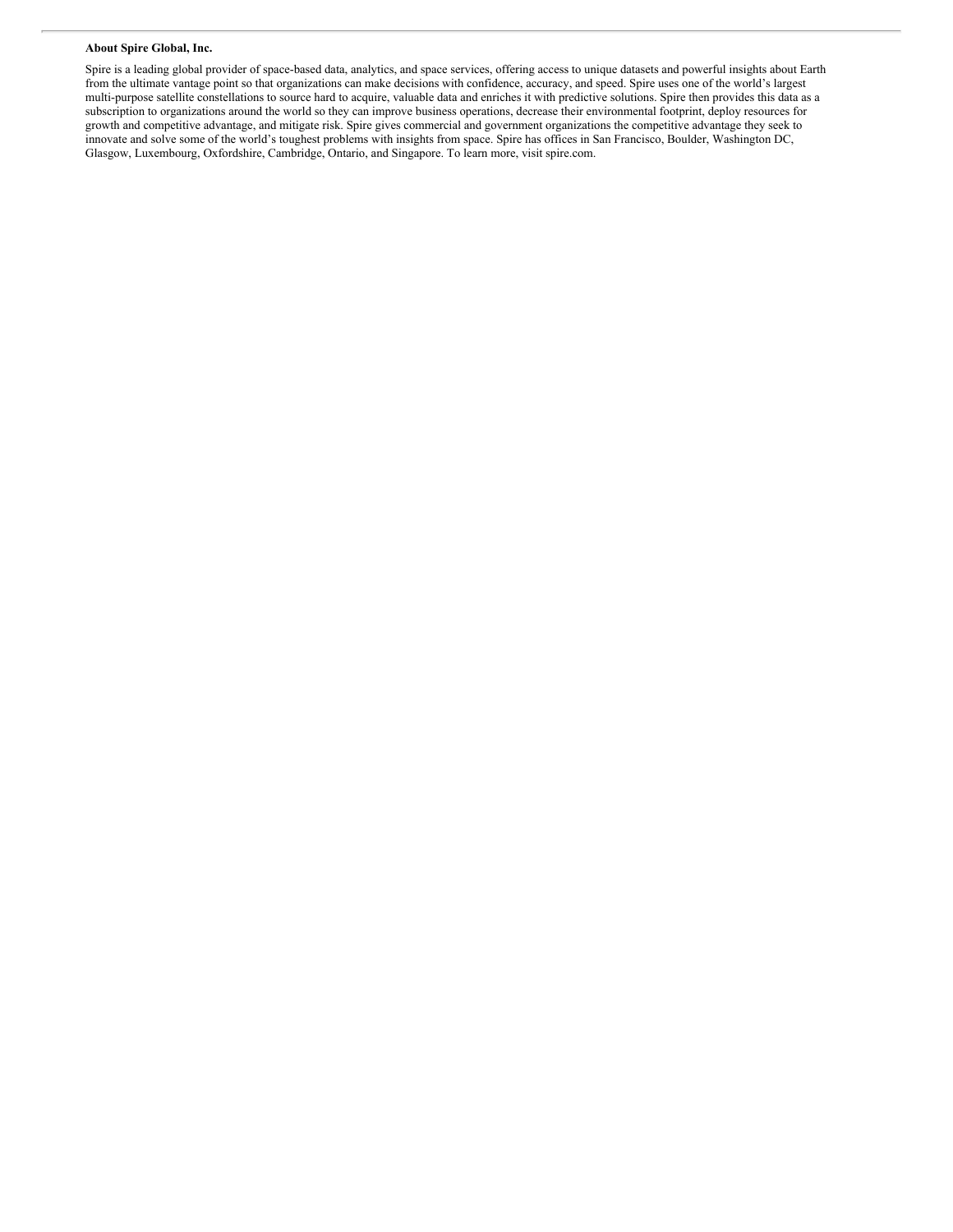#### <span id="page-10-0"></span>**CONSOLIDATED STATEMENTS OF OPERATIONS**

|                                                      | Three Months Ended March 31. |                       |
|------------------------------------------------------|------------------------------|-----------------------|
| (In thousands, except share and per share amounts)   | 2022                         | 2021                  |
|                                                      | (Unaudited)                  | (Unaudited)           |
| Revenue                                              | $\mathbb{S}$<br>18,070       | $\mathbb{S}$<br>9,716 |
| Cost of revenue                                      | 9,846                        | 3,328                 |
| Gross profit                                         | 8,224                        | 6,388                 |
| Operating expenses                                   |                              |                       |
| Research and development                             | 8,657                        | 6,900                 |
| Sales and marketing                                  | 6,905                        | 3,941                 |
| General and administrative                           | 12,684                       | 8,394                 |
| Total operating expenses                             | 28,246                       | 19,235                |
| Loss from operations                                 | (20, 022)                    | (12, 847)             |
| Other income (expense)                               |                              |                       |
| Interest income                                      | 14                           | 1                     |
| Interest expense                                     | (3,043)                      | (2,550)               |
| Change in fair value of contingent earnout liability | 517                          |                       |
| Change in fair value of warrant liabilities          | 5,835                        | (5,991)               |
| Other (expense) income, net                          | (1,169)                      | 2,076                 |
| Total other income (expense), net                    | 2,154                        | (6, 464)              |
| Loss before income taxes                             | (17, 868)                    | (19,311)              |
| Income tax provision                                 | 290                          | 387                   |
| Net loss                                             | \$<br>(18, 158)              | \$<br>(19,698)        |
| Basic and diluted net loss per share                 | \$<br>(0.13)                 | \$<br>(1.11)          |
| Weighted-average shares used in computing basic      |                              |                       |
| and diluted net loss per share                       | 139,274,538                  | 17,750,210            |
|                                                      |                              |                       |
|                                                      | Three Months Ended March 31, |                       |
|                                                      | 2022                         | 2021                  |
| Net loss                                             | $\mathsf{\$}$<br>(18, 158)   | \$<br>(19,698)        |

| Other comprehensive loss:                |          |          |
|------------------------------------------|----------|----------|
| Foreign currency translation adjustments |          |          |
| Comprehensive loss                       | (16.299) | (19,666) |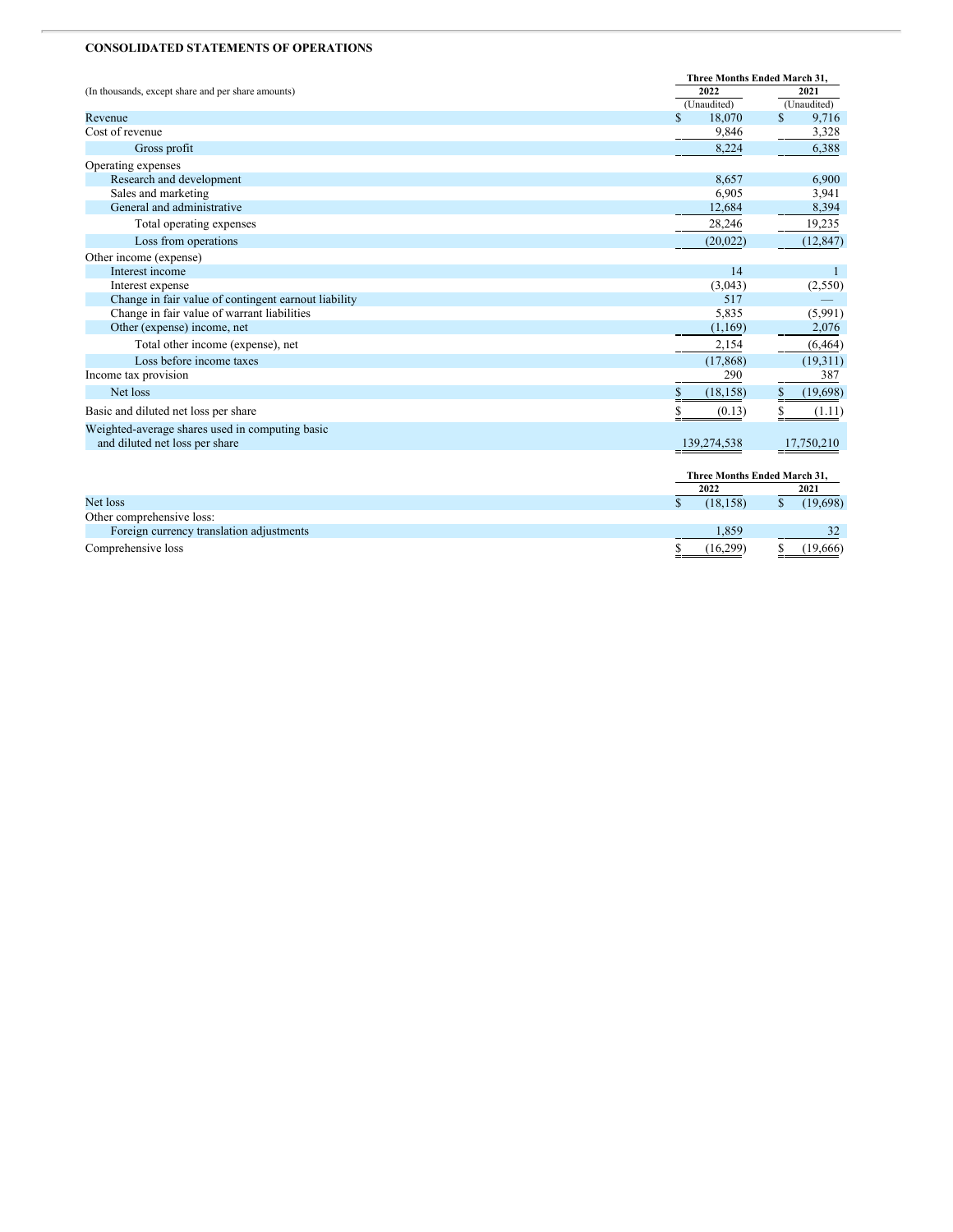# **CONSOLIDATED BALANCE SHEETS**

|                                                                                                              | March 31,<br>2022     | December 31,<br>2021     |
|--------------------------------------------------------------------------------------------------------------|-----------------------|--------------------------|
| (In thousands)                                                                                               | (Unaudited)           | (Audited)                |
| <b>Assets</b>                                                                                                |                       |                          |
| Current assets                                                                                               |                       |                          |
| Cash and cash equivalents                                                                                    | \$91,592              | 109,256<br>\$.           |
| Accounts receivable, net (including allowance of \$301 and \$339 as of March 31, 2022 and December 31, 2021, |                       |                          |
| respectively)                                                                                                | 7,821                 | 10,163                   |
| Contract assets                                                                                              | 3,630                 | 2,084                    |
| Other current assets                                                                                         | 8,451                 | 10,071                   |
| Total current assets                                                                                         | 111,494               | 131,574                  |
| Property and equipment, net                                                                                  | 52,071                | 48,704                   |
| Operating lease assets                                                                                       | 11,003                |                          |
| Goodwill                                                                                                     | 54,245                | 53.627                   |
| Customer relationships                                                                                       | 24,091                | 24,388                   |
| Intangible assets, net                                                                                       | 18,707                | 19,765                   |
| Other long-term assets, including restricted cash                                                            | 11,767                | 12,136                   |
| <b>Total</b> assets                                                                                          | \$283,378             | $\frac{1}{2}$<br>290,194 |
| <b>Liabilities and Stockholders' Equity</b>                                                                  |                       |                          |
| <b>Current liabilities</b>                                                                                   |                       |                          |
| Accounts payable                                                                                             | $\mathbb{S}$<br>7,220 | \$<br>5,824              |
| Accrued wages and benefits                                                                                   | 4.597                 | 5,646                    |
| Contract liabilities, current portion                                                                        | 6,483                 | 8,627                    |
| Other accrued expenses                                                                                       | 7,742                 | 4,881                    |
| Total current liabilities                                                                                    | 26,042                | 24,978                   |
| Long-term debt                                                                                               | 52,682                | 51,124                   |
| Contingent earnout liability                                                                                 | 10,852                | 11,369                   |
| Deferred income tax liabilities                                                                              | 813                   | 777                      |
| Warrant liability                                                                                            | 5,647                 | 11,482                   |
| Operating lease liabilities, net of current portion                                                          | 10,089                |                          |
| Other long-term liabilities                                                                                  | 1,761                 | 1,600                    |
| <b>Total liabilities</b>                                                                                     | 107,886               | 101,330                  |
| Commitments and contingencies                                                                                |                       |                          |
| Stockholders' equity                                                                                         |                       |                          |
| Common stock                                                                                                 | 15                    | 15                       |
| Additional paid-in capital                                                                                   | 421,502               | 418,575                  |
| Accumulated other comprehensive income                                                                       | 2,591                 | 732                      |
| Accumulated deficit                                                                                          | (248, 616)            | (230, 458)               |
| Total stockholders' equity                                                                                   | 175,492               | 188,864                  |
| Total liabilities and stockholders' equity                                                                   | \$283,378             | \$<br>290,194            |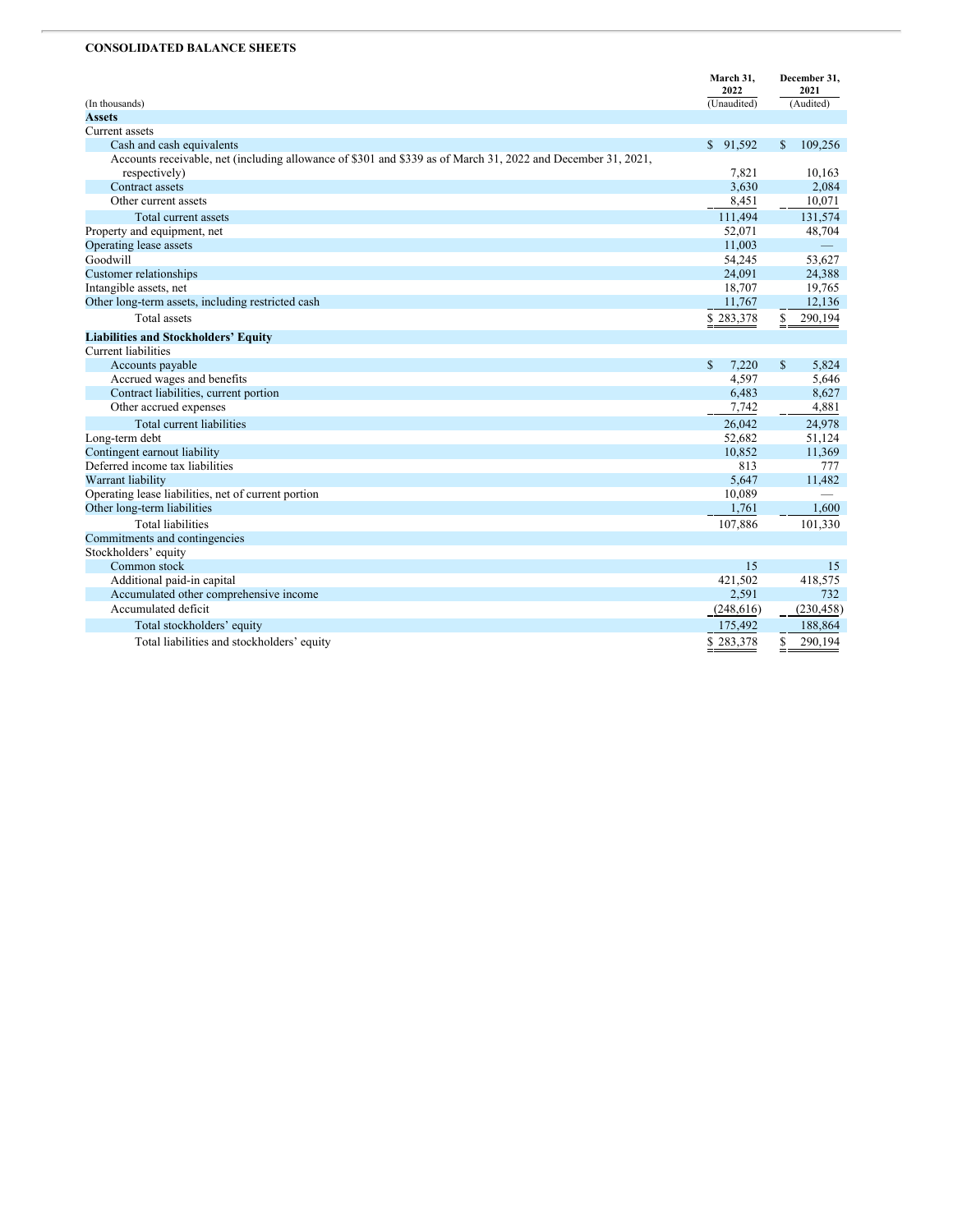# **CONSOLIDATED STATEMENTS OF CASH FLOWS**

|                                                                                     | Three Months Ended March 31,<br>2022 |                |  |
|-------------------------------------------------------------------------------------|--------------------------------------|----------------|--|
| (In thousands)                                                                      | (Unaudited)                          | (Unaudited)    |  |
| <b>Cash flows from operating activities</b>                                         |                                      |                |  |
| Net loss                                                                            | \$<br>(18, 158)                      | \$<br>(19,698) |  |
| Adjustments to reconcile net loss to net cash used in operating activities:         |                                      |                |  |
| Depreciation and amortization                                                       | 4,834                                | 1,711          |  |
| Stock-based compensation                                                            | 2,289                                | 2,507          |  |
| Amortization of operating lease assets                                              | 573                                  |                |  |
| Accretion on carrying value of convertible notes                                    |                                      | 1,407          |  |
| Amortization of debt issuance costs                                                 | 1.413                                | 616            |  |
| Change in fair value of warrant liability                                           | (5,835)                              | 5,991          |  |
| Change in fair value of contingent earnout liability                                | (517)                                |                |  |
| Loss on extinguishment of debt                                                      |                                      | (1,699)        |  |
| Changes in operating assets and liabilities:                                        |                                      |                |  |
| Accounts receivable, net                                                            | 2,215                                | (3,799)        |  |
| Contract assets                                                                     | (1, 531)                             | 38             |  |
| Other current assets                                                                | 1,409                                | 40             |  |
| Other long-term assets                                                              | 469                                  |                |  |
| Accounts payable                                                                    | (828)                                | 1.080          |  |
| Accrued wages and benefits                                                          | (1,051)                              | (420)          |  |
| <b>Contract liabilities</b>                                                         | (962)                                | (244)          |  |
| Other accrued expenses                                                              | 1,077                                | 1,655          |  |
| Operating lease liabilities                                                         | (342)                                |                |  |
| Other long-term liabilities                                                         | (46)                                 | (6)            |  |
| Net cash used in operating activities                                               | (14,991)                             | (10, 821)      |  |
| Cash flows from investing activities                                                |                                      |                |  |
| Purchase of property and equipment                                                  | (4,243)                              | (1,378)        |  |
| Investment in intangible assets                                                     | (19)                                 |                |  |
| Net cash used in investing activities                                               | (4,262)                              | (1,378)        |  |
| Cash flows from financing activities                                                |                                      |                |  |
| Proceeds from long-term debt                                                        | 95                                   | $\equiv$       |  |
| Proceeds from issuance of convertible notes payable                                 |                                      | 20,000         |  |
| Payments of debt issuance costs                                                     |                                      | (62)           |  |
| Proceeds from exercise of stock options                                             | 638                                  | 295            |  |
| Net cash provided by financing activities                                           | 733                                  | 20,233         |  |
| Effect of foreign currency translation on cash, cash equivalent and restricted cash | 850                                  | (590)          |  |
| Net (decrease) increase in cash, cash equivalents and restricted cash               | (17,670)                             | 7,444          |  |
| Cash, cash equivalents and restricted cash                                          |                                      |                |  |
| <b>Beginning of year</b>                                                            | 109,645                              | 15,986         |  |
| End of year                                                                         | \$<br>91,975                         | S<br>23,430    |  |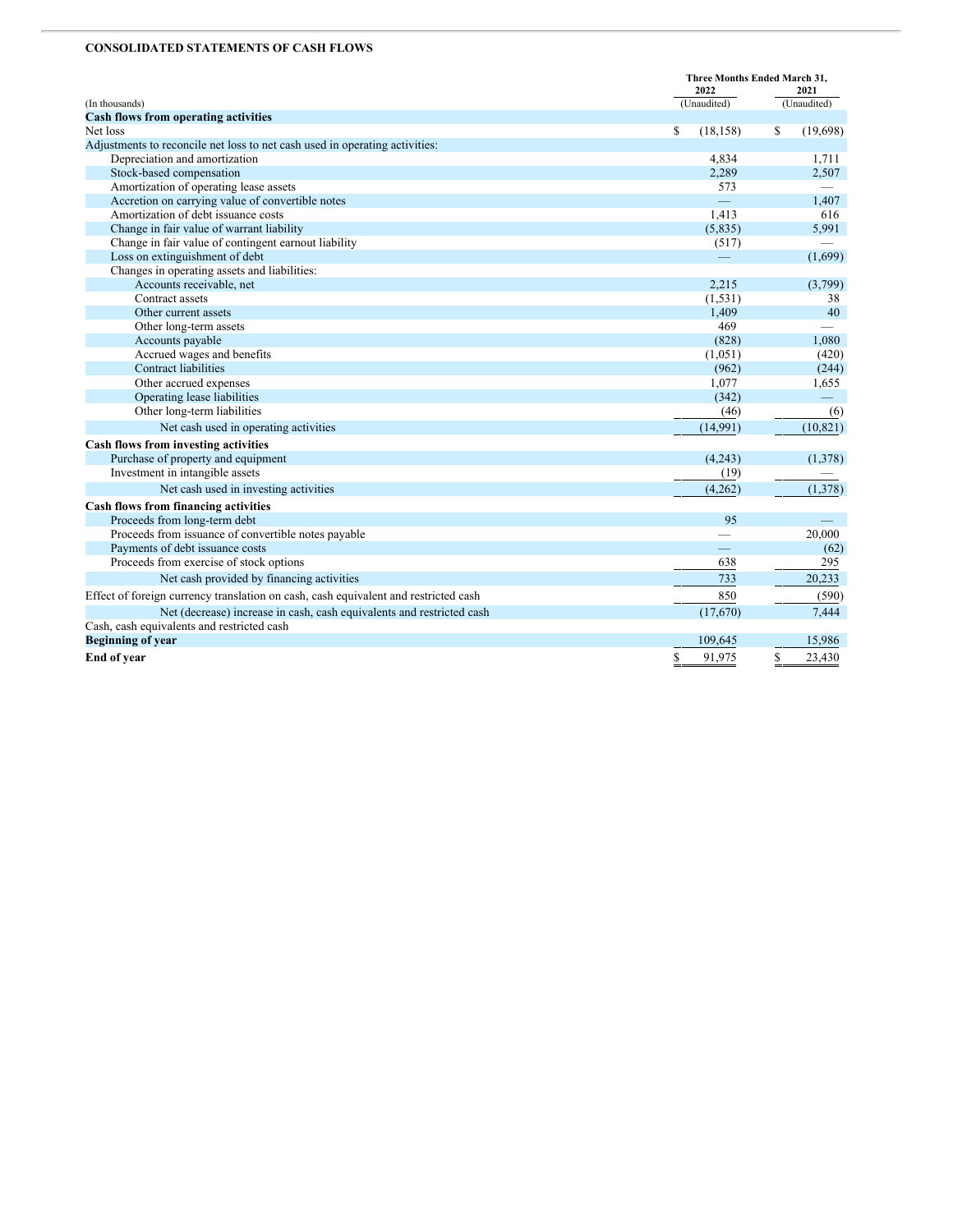#### **GAAP to Non-GAAP Reconciliations**

|                                                        | Three Months Ended March 31, |           |              |                          |
|--------------------------------------------------------|------------------------------|-----------|--------------|--------------------------|
| (In thousands, except for share and per share amounts) |                              | 2022      |              | 2021                     |
| <b>Gross profit (GAAP)</b>                             | $\mathbb{S}$                 | 8,224     | $\mathbb{S}$ | 6,388                    |
| Adjustments:                                           |                              |           |              |                          |
| Exclude stock-based compensation                       |                              | 77        |              | 18                       |
| Exclude amortization of purchased intangibles          |                              | 919       |              |                          |
| Exclude other acquisition accounting amortization      |                              | 183       |              |                          |
| Exclude merger and acquisition related expenses        |                              | 77        |              |                          |
| <b>Gross profit (Non-GAAP)</b>                         | S                            | 9,480     |              | 6,406                    |
| <b>Research and development (GAAP)</b>                 |                              | 8,657     |              | 6,900                    |
| Adjustments:                                           |                              |           |              |                          |
| Exclude stock-based compensation                       |                              | (711)     |              | (585)                    |
| Exclude merger and acquisition related expenses        |                              | (168)     |              |                          |
| <b>Research and development (Non-GAAP)</b>             |                              | 7,778     |              | 6,315                    |
| Sales and marketing (GAAP)                             |                              | 6.905     |              | 3,941                    |
| Adjustments:                                           |                              |           |              |                          |
| Exclude stock-based compensation                       |                              | (616)     |              | (316)                    |
| Exclude amortization of purchased intangibles          |                              | (815)     |              |                          |
| Exclude merger and acquisition related expenses        |                              | (168)     |              |                          |
| Sales and marketing (Non-GAAP)                         |                              | 5,306     |              | 3,625                    |
| General and administrative (GAAP)                      |                              | 12,684    |              | 8,394                    |
| Adjustments:                                           |                              |           |              |                          |
| Exclude stock-based compensation                       |                              | (885)     |              | (1,588)                  |
| Exclude merger and acquisition related expenses        |                              | (2,601)   |              | (2,267)                  |
| Exclude other unusual one-time costs                   |                              |           |              | (387)                    |
| General and administrative (Non-GAAP)                  |                              | 9,198     |              | 4,152                    |
| <b>Loss from operations (GAAP)</b>                     | \$                           | (20, 022) | $\mathbb{S}$ | (12, 847)                |
| Adjustments:                                           |                              |           |              |                          |
| Exclude stock-based compensation                       |                              | 2,289     |              | 2,507                    |
| Exclude merger and acquisition related expenses        |                              | 3,014     |              | 2,267                    |
| Exclude amortization of purchased intangibles          |                              | 1,734     |              | $\overline{\phantom{0}}$ |
| Exclude other acquisition accounting amortization      |                              | 183       |              |                          |
| Exclude other unusual one-time costs                   |                              |           |              | 387                      |
| <b>Loss from operations (Non-GAAP)</b>                 | \$                           | (12, 802) | \$           | (7,686)                  |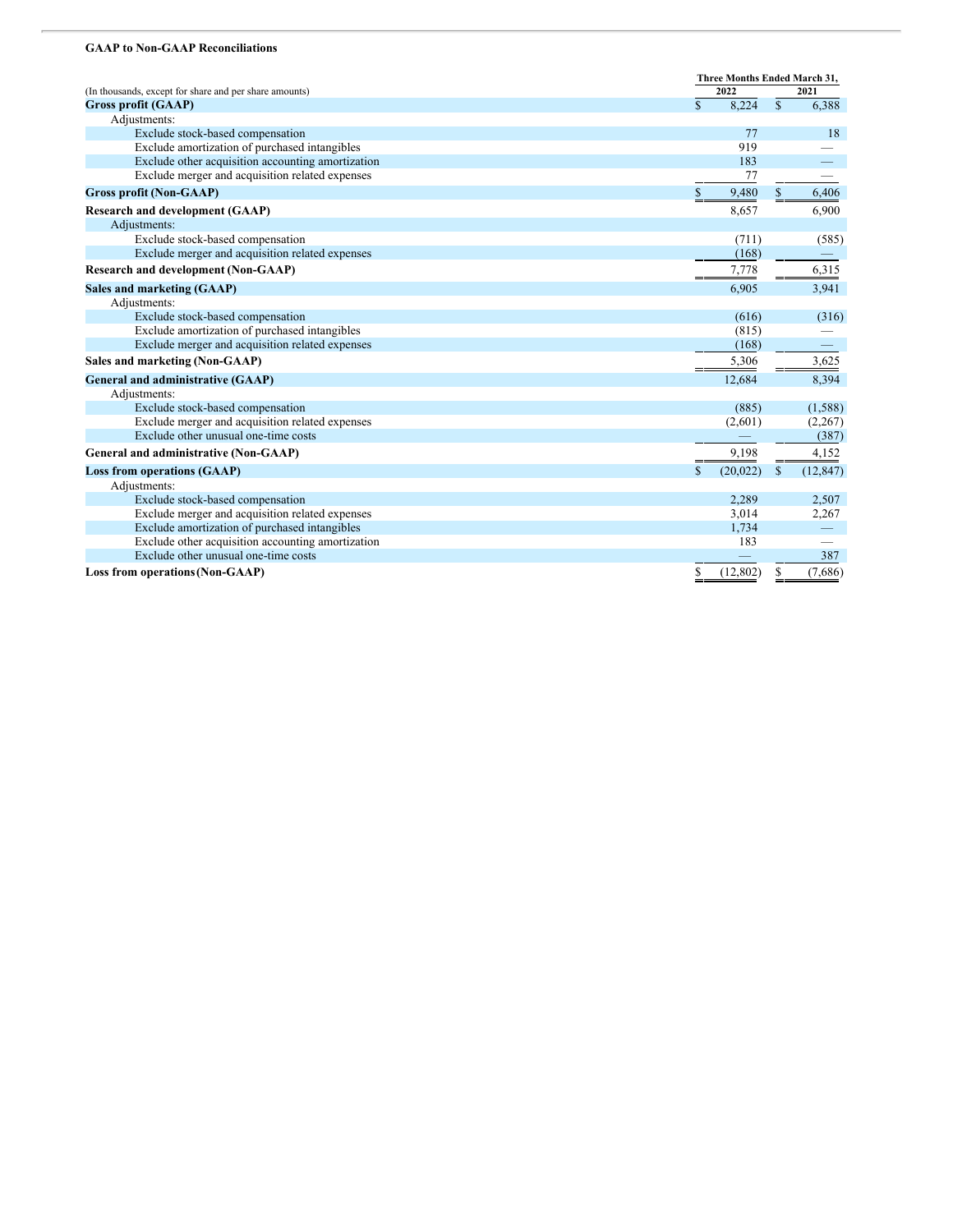| <b>Net loss (GAAP)</b>                                                                                  | $\mathbb{S}$ | (18, 158)   | \$   | (19,698)   |
|---------------------------------------------------------------------------------------------------------|--------------|-------------|------|------------|
| Adjustments:                                                                                            |              |             |      |            |
| Exclude stock-based compensation                                                                        |              | 2,289       |      | 2,507      |
| Exclude merger and acquisition related expenses                                                         |              | 3.014       |      | 2,267      |
| Exclude amortization of purchased intangibles                                                           |              | 1,734       |      |            |
| Exclude other acquisition accounting amortization                                                       |              | 183         |      |            |
| Exclude change in fair value of contingent earnout liability                                            |              | (517)       |      |            |
| Exclude change in fair value of warrant liabilities                                                     |              | (5,835)     |      | 5,991      |
| Exclude other (expense) income, net                                                                     |              | 1,169       |      | (2,076)    |
| Exclude other unusual one-time costs                                                                    |              |             |      | 387        |
|                                                                                                         |              |             |      |            |
| <b>Net loss (Non-GAAP)</b>                                                                              | $\S$         | (16, 121)   | $\S$ | (10,622)   |
| Net loss per share (GAAP)                                                                               | \$           | (0.13)      | \$   | (1.11)     |
| Adjustments:                                                                                            |              |             |      |            |
| Exclude stock-based compensation                                                                        |              | 0.02        |      | 0.14       |
| Exclude merger and acquisition related expenses and other unusual one-time costs                        |              | 0.02        |      | 0.15       |
| Exclude amortization of purchased intangibles and other acquisition accounting amortization             |              | 0.01        |      |            |
| Exclude change in fair value of warrant liabilities and change in value of contingent earnout liability |              | (0.05)      |      | 0.34       |
| Exclude other (expense) income, net                                                                     |              | 0.01        |      | (0.12)     |
| Net loss per share (Non-GAAP)                                                                           | \$           | (0.12)      | \$   | (0.60)     |
| Weighted-average shares used in computing basic and diluted net loss per share                          |              | 139,274,538 |      | 17,750,210 |
| <b>Net loss (GAAP)</b>                                                                                  | \$           | (18, 158)   |      | (19, 698)  |
| Depreciation and amortization                                                                           |              | 4,834       |      | 1,711      |
| Net Interest                                                                                            |              | 3,029       |      | 2,549      |
| Taxes                                                                                                   |              | 290         |      | 387        |
| <b>EBITDA</b>                                                                                           |              | (10,005)    |      | (15,051)   |
| Change in fair value of contingent earnout liability                                                    |              |             |      |            |
|                                                                                                         |              | (517)       |      |            |
| Change in fair value of warrant liabilities                                                             |              | (5,835)     |      | 5,991      |
| Other (expense) income, net                                                                             |              | 1,169       |      | (2,076)    |
| Stock-based compensation                                                                                |              | 2,289       |      | 2,507      |
| Mergers and acquisition related expenses                                                                |              | 3,014       |      | 2,267      |
| Other unusual one-time costs                                                                            |              |             |      | 387        |
| Other acquisition accounting amortization                                                               |              | 183         |      |            |
| <b>Adjusted EBITDA</b>                                                                                  | \$           | (9,702)     | \$   | (5,975)    |
|                                                                                                         |              |             |      |            |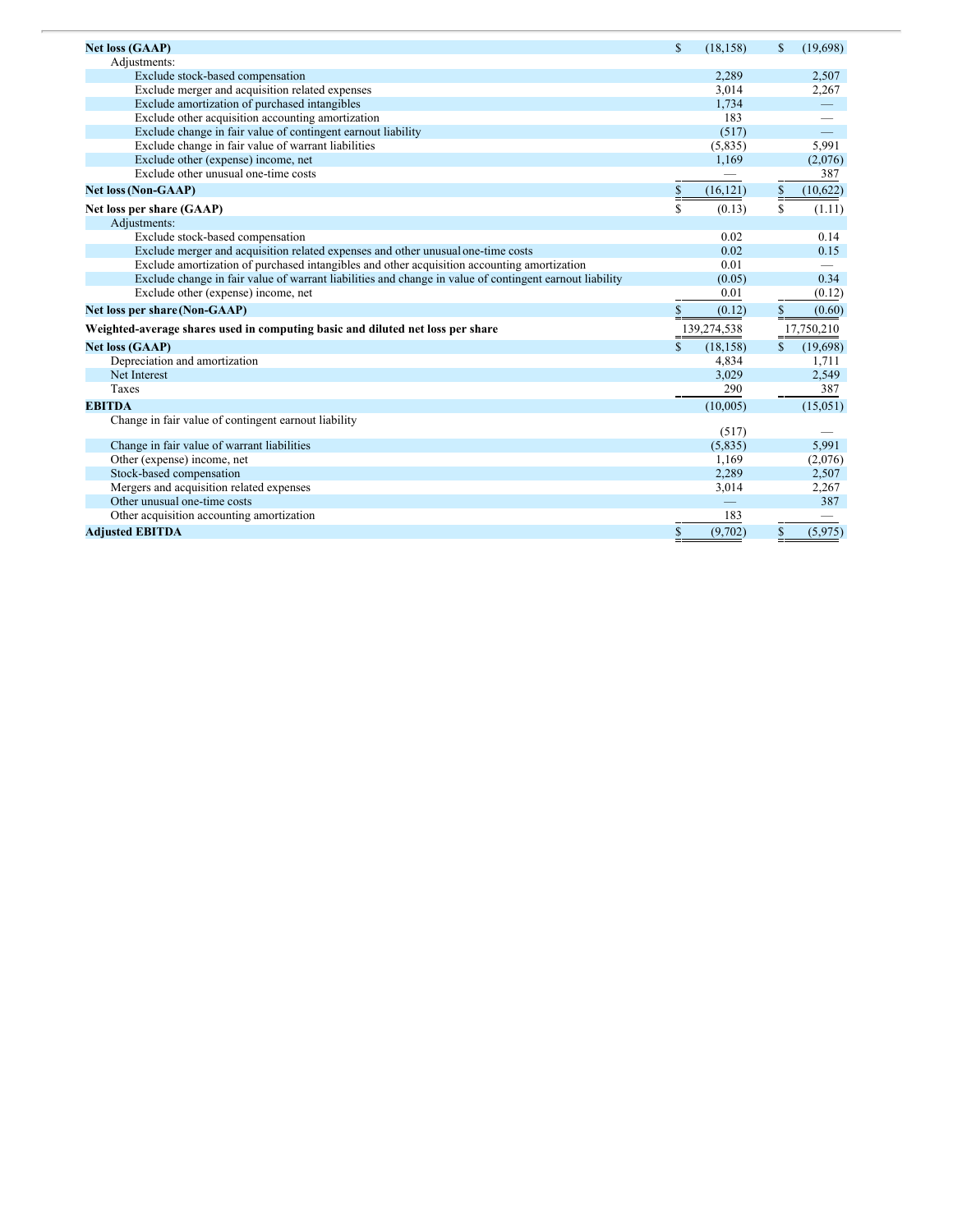# **GAAP to Non-GAAP Reconciliations – Q2 2022 and Full Year 2022 Financial Outlook**

| (In thousands, except for share and per share amounts)                         | Q2'22 Ranges |             |               |             |
|--------------------------------------------------------------------------------|--------------|-------------|---------------|-------------|
|                                                                                |              | Low         |               | High        |
| Revenue                                                                        | $\mathbb{S}$ | 18,200      | $\mathbf S$   | 19,200      |
|                                                                                |              |             |               |             |
|                                                                                |              | Low         |               | High        |
| <b>Loss from operations (GAAP)</b>                                             | \$           | (18, 032)   | \$            | (17,032)    |
| Adjustments:                                                                   |              |             |               |             |
| Exclude stock-based compensation                                               |              | 2,404       |               | 2,404       |
| Exclude merger and acquisition related expenses                                |              | 711         |               | 711         |
| Exclude amortization of purchased intangibles                                  |              | 1,734       |               | 1,734       |
| Exclude other acquisition accounting amortization                              |              | 183         |               | 183         |
| <b>Loss from operations (Non-GAAP)</b>                                         | \$           | (13,000)    | \$            | (12,000)    |
|                                                                                |              |             |               |             |
|                                                                                |              | Low         |               | High        |
| Net loss per share (GAAP)                                                      | $\mathbf S$  | (0.16)      | <sup>\$</sup> | (0.15)      |
| Adjustments:                                                                   |              |             |               |             |
| Exclude stock-based compensation                                               |              | 0.02        |               | 0.02        |
| Exclude merger and acquisition related expenses                                |              | 0.01        |               | 0.01        |
| Exclude purch intangibles and other purch acctg amortization                   |              | 0.01        |               | 0.01        |
| Exclude other expense, net                                                     |              | 0.00        |               | 0.00        |
| Net loss per share (Non-GAAP)                                                  | \$           | (0.12)      | \$            | (0.11)      |
| Weighted-average shares used in computing basic and diluted net loss per share |              | 139,802,512 |               | 139,802,512 |
|                                                                                |              |             |               |             |
|                                                                                |              | Low         |               | High        |
| <b>Net loss (GAAP)</b>                                                         | $\mathbf S$  | (21, 742)   | S             | (20, 742)   |
| Depreciation and amortization                                                  |              | 4,884       |               | 4,884       |
| Net Interest                                                                   |              | 3,033       |               | 3,033       |
| Taxes                                                                          |              | 351         |               | 351         |
| <b>EBITDA</b>                                                                  | \$           | (13, 474)   | S             | (12, 474)   |
| Stock-based compensation                                                       |              | 2,404       |               | 2,404       |
| Mergers and acquisition related expenses                                       |              | 711         |               | 711         |
| Other acquisition accounting amortization                                      |              | 183         |               | 183         |
| Other expense, net                                                             |              | 326         |               | 326         |
| <b>Adjusted EBITDA</b>                                                         | \$           | (9,850)     | \$            | (8, 850)    |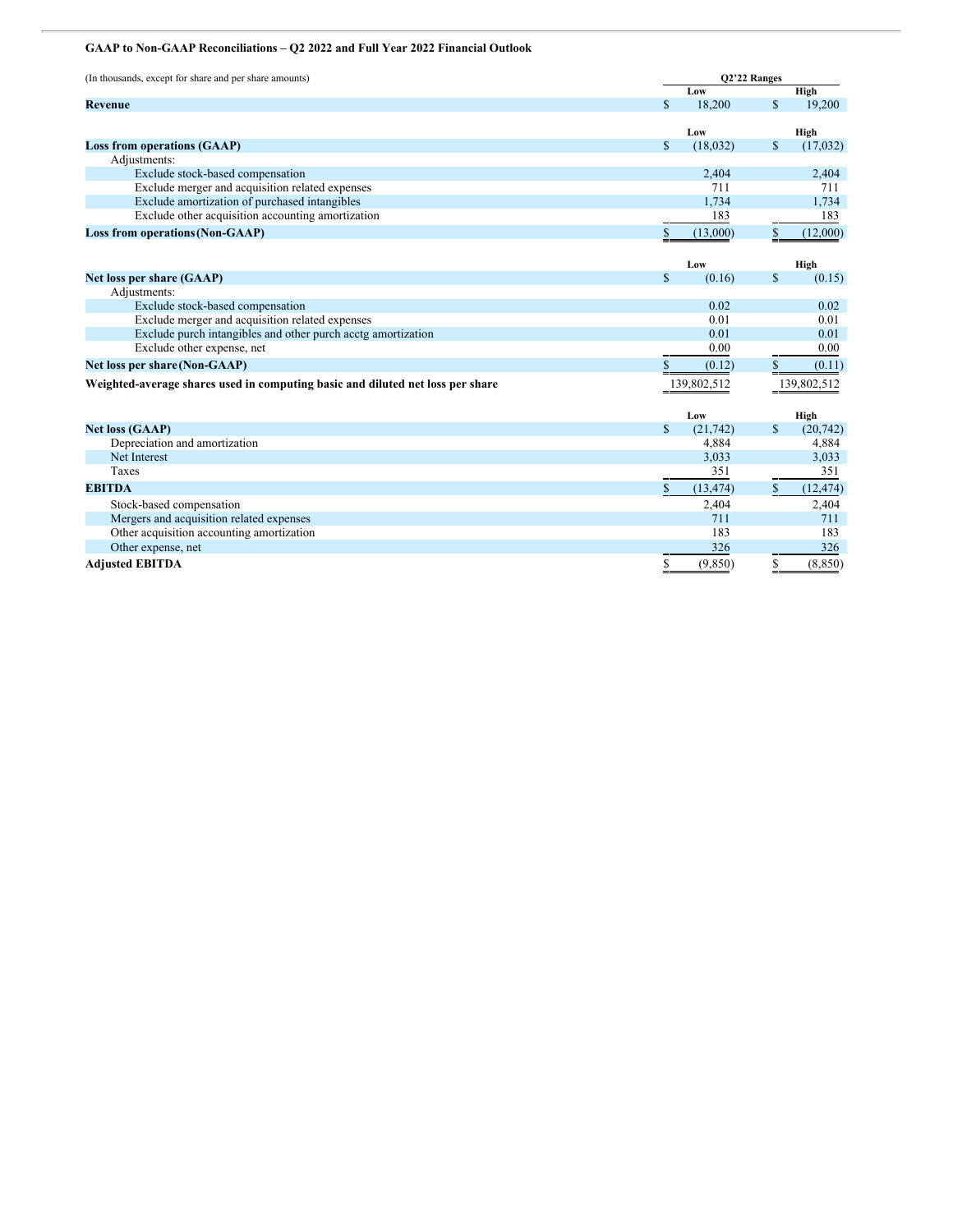| (In thousands, except for share and per share amounts)                         | FY 2022 Ranges |             |              |             |
|--------------------------------------------------------------------------------|----------------|-------------|--------------|-------------|
|                                                                                |                | Low         |              | High        |
| Revenue                                                                        |                | 85,000      |              | 90,000      |
|                                                                                |                |             |              |             |
|                                                                                |                | Low         |              | High        |
| <b>Loss from operations (GAAP)</b>                                             | \$             | (68, 555)   | <b>S</b>     | (63, 555)   |
| Adjustments:                                                                   |                |             |              |             |
| Exclude stock-based compensation                                               |                | 9,573       |              | 9,573       |
| Exclude merger and acquisition related expenses                                |                | 4,086       |              | 4,086       |
| Exclude amortization of purchased intangibles                                  |                | 6,665       |              | 6,665       |
| Exclude other acquisition accounting amortization                              |                | 731         |              | 731         |
| <b>Loss from operations (Non-GAAP)</b>                                         | \$             | (47,500)    | \$           | (42,500)    |
|                                                                                |                |             |              |             |
|                                                                                |                | Low         |              | High        |
| Net loss per share (GAAP)                                                      | $\mathbf S$    | (0.55)      | $\mathbf S$  | (0.51)      |
| Adjustments:                                                                   |                |             |              |             |
| Exclude stock-based compensation                                               |                | 0.07        |              | 0.07        |
| Exclude merger and acquisition related expenses                                |                | 0.03        |              | 0.03        |
| Exclude purch intangibles and other acq acctg amortization                     |                | 0.05        |              | 0.05        |
| Exclude other income, net                                                      |                | (0.03)      |              | (0.03)      |
| Net loss per share (Non-GAAP)                                                  | \$             | (0.43)      | $\mathbb{S}$ | (0.39)      |
|                                                                                |                | 139,985,249 |              |             |
| Weighted-average shares used in computing basic and diluted net loss per share |                |             |              | 139,985,249 |
|                                                                                |                |             |              |             |
|                                                                                |                | Low         |              | High        |
| <b>Net loss (GAAP)</b>                                                         | $\mathbf S$    | (76,993)    | $\mathbf S$  | (71, 993)   |
| Depreciation and amortization                                                  |                | 20,161      |              | 20,161      |
| Net Interest                                                                   |                | 12,127      |              | 12,127      |
| Taxes                                                                          |                | 514         |              | 514         |
| <b>EBITDA</b>                                                                  | $\mathbb{S}$   | (44, 191)   | \$           | (39, 191)   |
| Stock-based compensation                                                       |                | 9,573       |              | 9,573       |
| Mergers and acquisition related expenses                                       |                | 4,086       |              | 4,086       |
| Other acquisition accounting amortization                                      |                | 731         |              | 731         |
| Other income, net                                                              |                | (4,204)     |              | (4,204)     |
| <b>Adjusted EBITDA</b>                                                         | \$<br>==       | (34,005)    | \$           | (29,005)    |